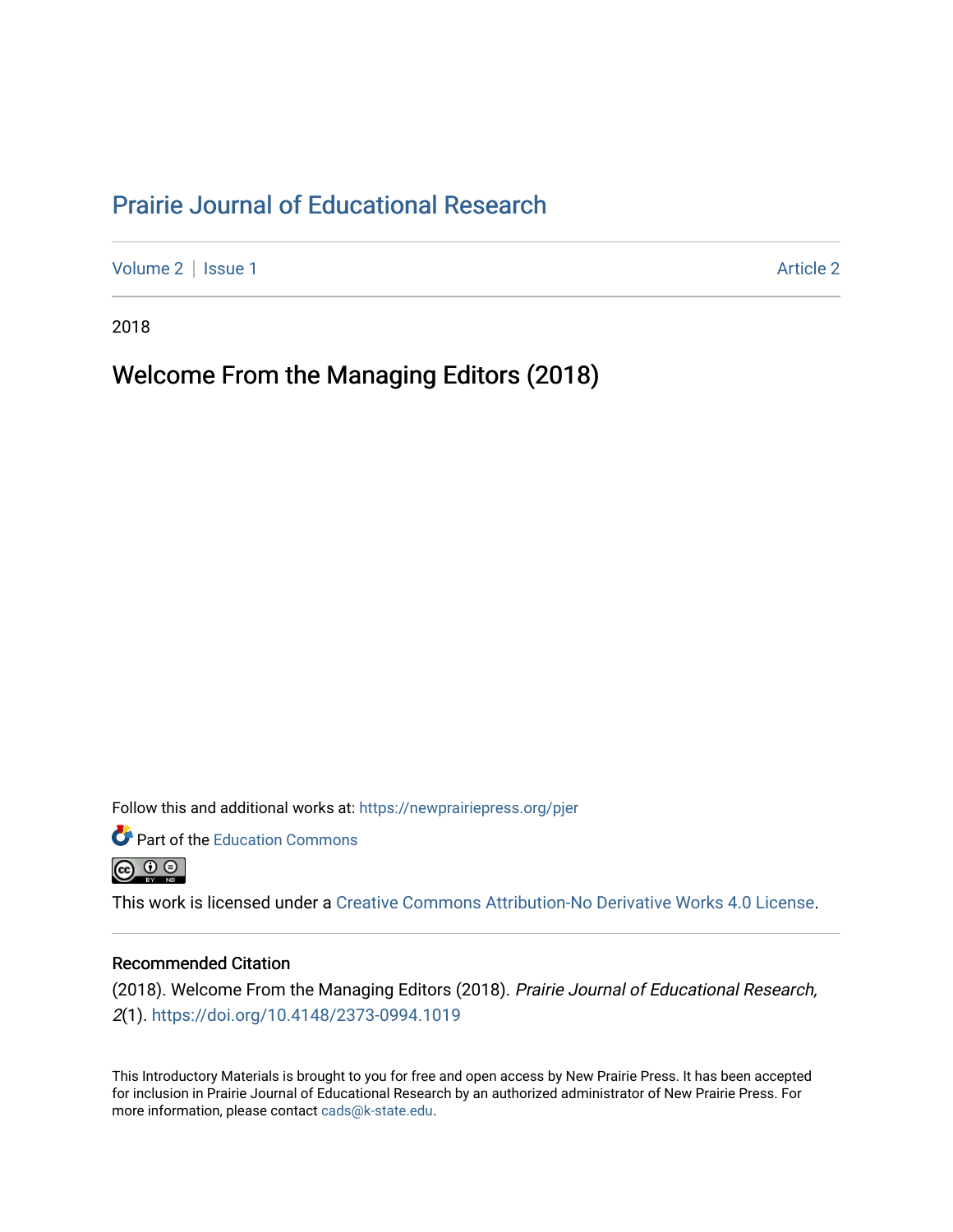# Welcome From the Managing Editors (2018)

#### Abstract

Welcome From the Managing Editors (2018)

### Keywords

Welcome, PJER, Editors, Educational Research